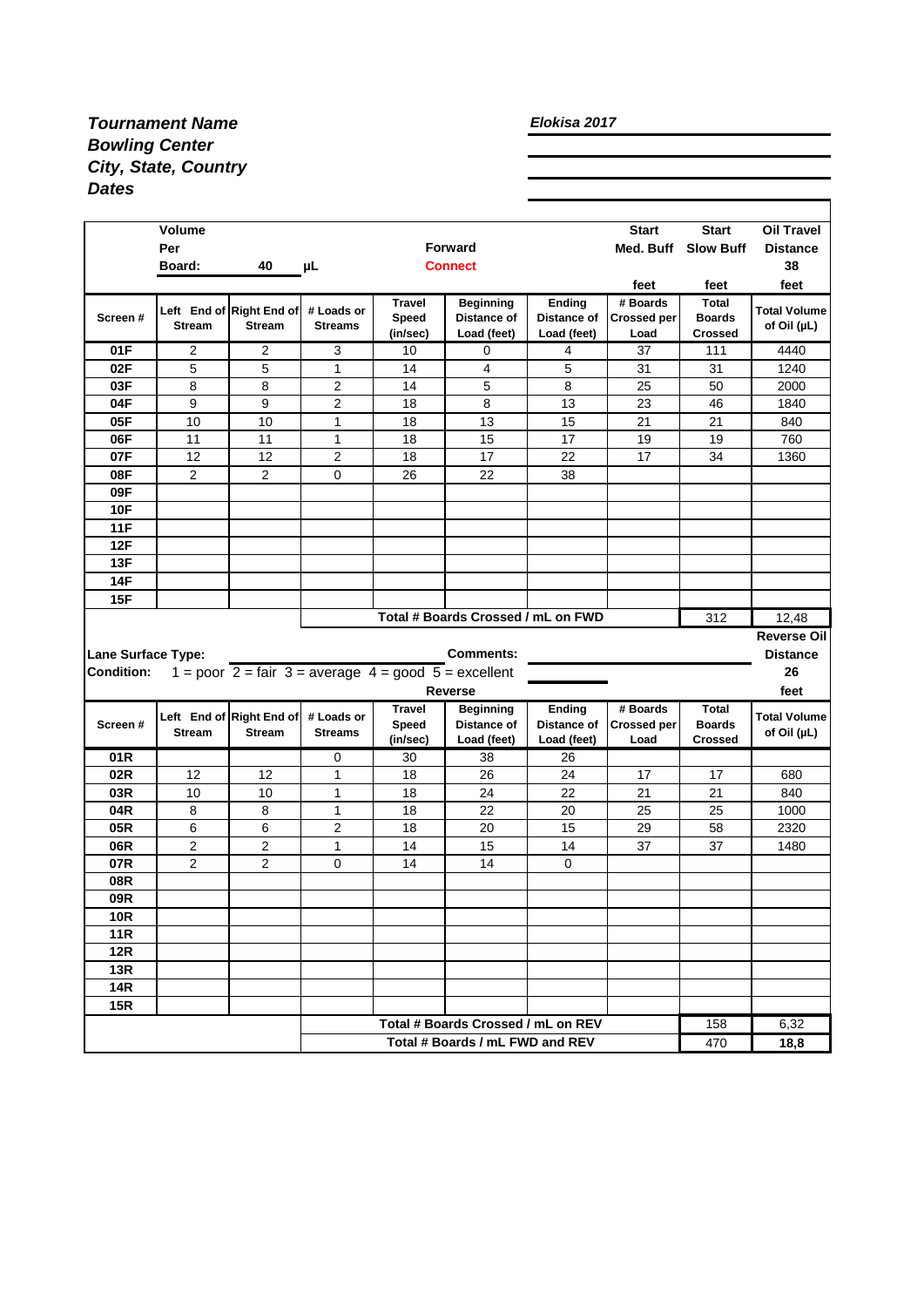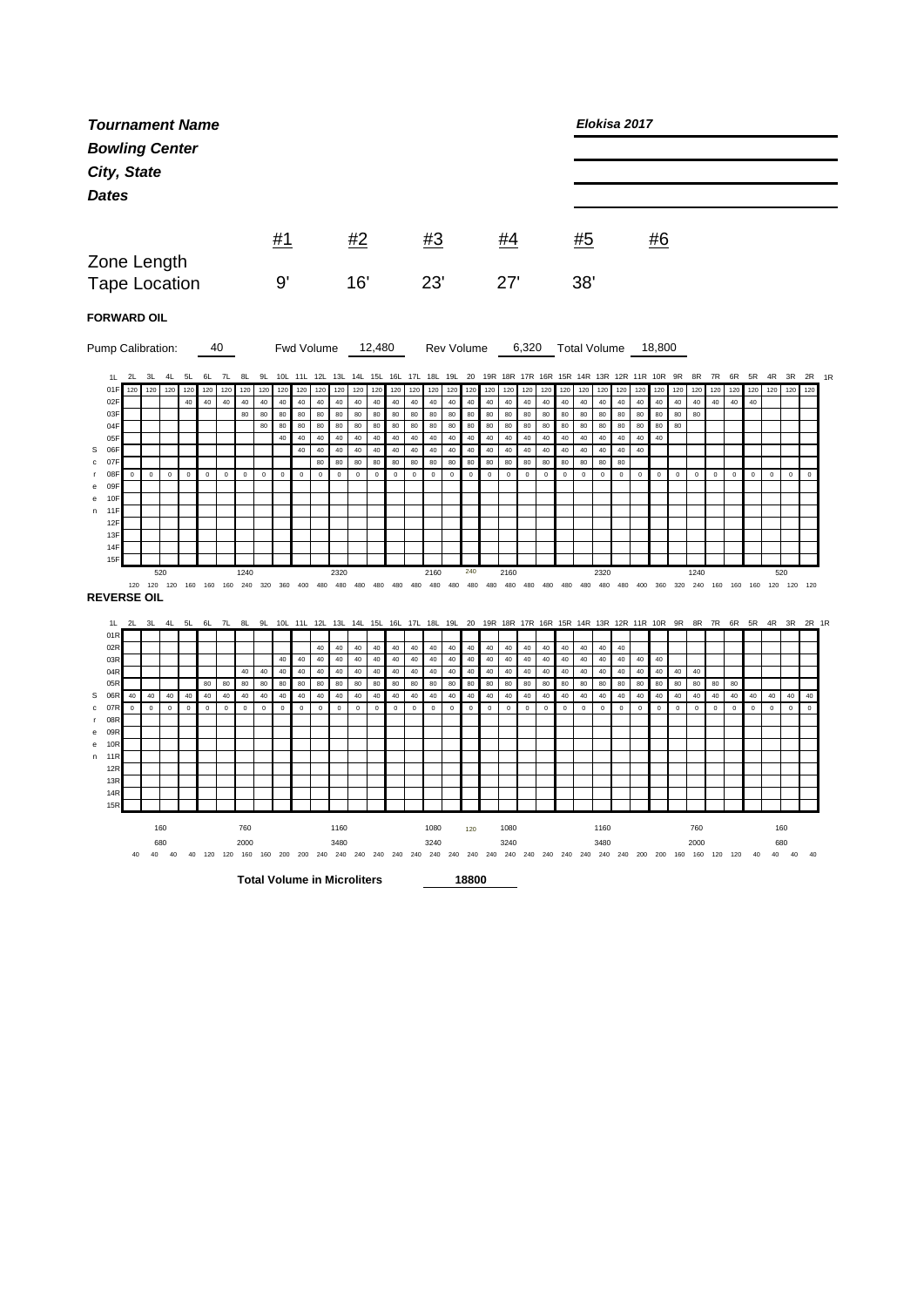| <b>Microliters</b> | Avg. 2-5L |       |        |        | Avg. 6-10L   Avg. 11-15L   Avg. 16-20L   Avg. 20-16R   Avg. 15-11R   Avg. 10-6R |        |       | Avg. 5-2R |
|--------------------|-----------|-------|--------|--------|---------------------------------------------------------------------------------|--------|-------|-----------|
|                    | 170       | 400   | 696    | 720    | 720                                                                             | 696    | 400   | 170       |
| <b>Ratio</b>       | 20:2L     | 20:5L | 20:10L | 20:15L | 20:15R                                                                          | 20:10R | 20:5R | 20:2R     |
|                    | 4,50      | 3,60  | ,29    | 1,00   | .00                                                                             | 1,29   | 3,60  | 4,50      |